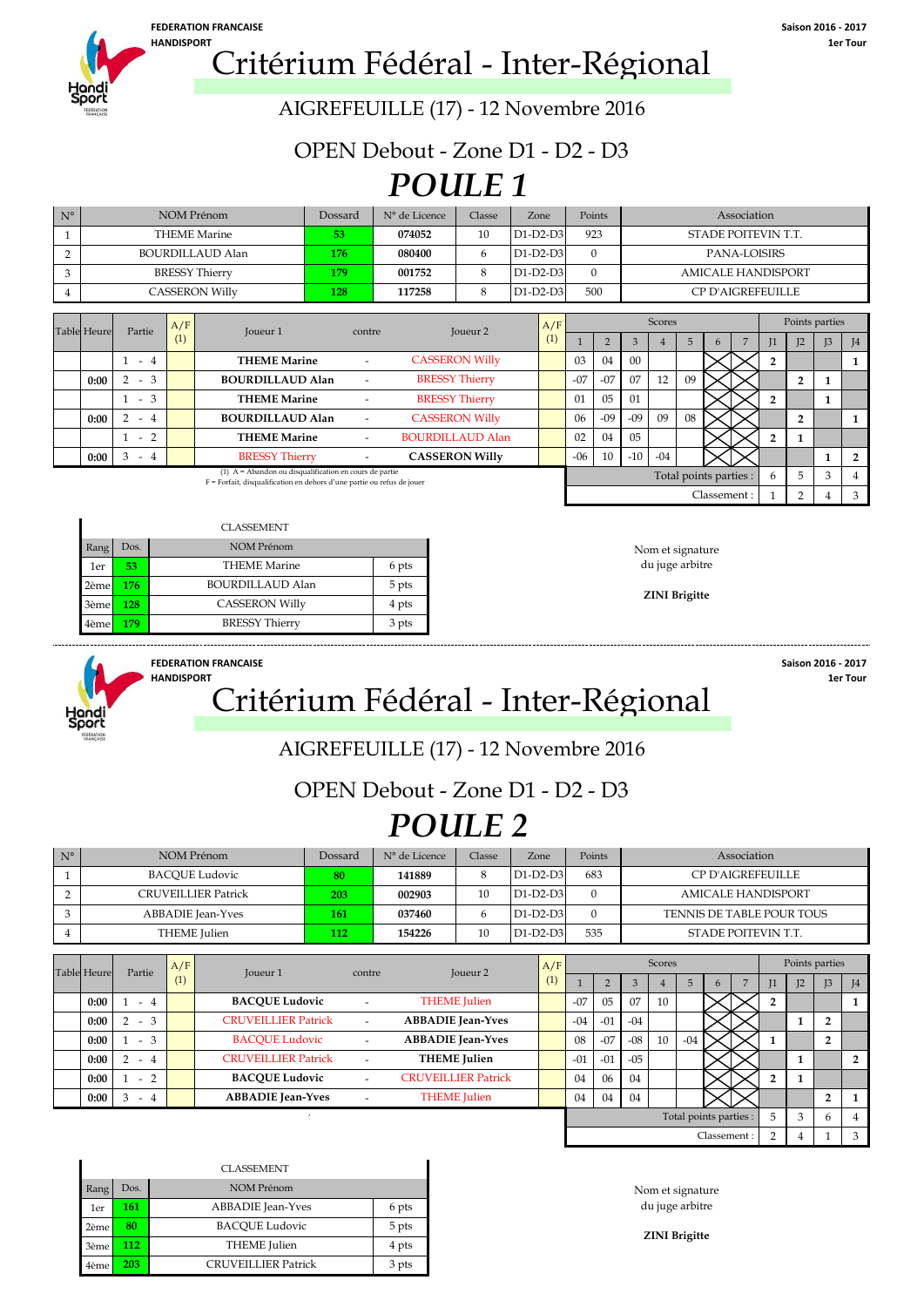

HANDISPORT **Critérium Fédéral - Inter-Régional** 

## AIGREFEUILLE (17) - 12 Novembre 2016

OPEN Debout - Zone D1 - D2 - D3

*POULE 3*

| $N^{\circ}$    |                    |                          |     | <b>NOM Prénom</b>      | Dossard | N° de Licence | Classe                 | Zone       |    | Points   |       |               |       |                | Association           |                |                |                |   |
|----------------|--------------------|--------------------------|-----|------------------------|---------|---------------|------------------------|------------|----|----------|-------|---------------|-------|----------------|-----------------------|----------------|----------------|----------------|---|
| м              |                    |                          |     | <b>GAUTHIER Victor</b> | 136     | 073510        | 9                      | $D1-D2-D3$ |    | 500      |       |               |       |                | STADE POITEVIN T.T.   |                |                |                |   |
| $\overline{2}$ |                    |                          |     | <b>PELLERIN Xavier</b> | 154     | 06978801      | 9                      | $D1-D2-D3$ |    | 500      |       |               |       |                | <b>ES BRUGES TTHV</b> |                |                |                |   |
| 3              |                    |                          |     | MENARD Florian         | 264     | 072106        | 7                      | $D1-D2-D3$ |    | $\theta$ |       |               |       |                | PANA-LOISIRS          |                |                |                |   |
| $\overline{4}$ |                    |                          |     | <b>BROUDO</b> Florian  | 126     | 154201        | 8                      | $D1-D2-D3$ |    | 500      |       |               |       |                | STADE POITEVIN T.T.   |                |                |                |   |
|                |                    |                          |     |                        |         |               |                        |            |    |          |       |               |       |                |                       |                |                |                |   |
|                | <b>Table Heure</b> | Partie                   | A/F | Joueur 1               | contre  |               | Joueur <sub>2</sub>    | A/F        |    |          |       | <b>Scores</b> |       |                |                       |                |                | Points parties |   |
|                |                    |                          | (1) |                        |         |               |                        | (1)        |    |          | 3     |               | 5     | $\mathfrak{b}$ | 7                     | $\mathbf{L}$   | J <sub>2</sub> | J <sub>3</sub> | 4 |
|                | 0:00               | $-4$                     |     | <b>GAUTHIER Victor</b> |         |               | <b>BROUDO</b> Florian  |            | 01 | $-09$    | 04    | 09            |       |                |                       | $\overline{2}$ |                |                |   |
|                | 0:00               | $\overline{2}$<br>$-3$   |     | <b>PELLERIN Xavier</b> |         |               | <b>MENARD Florian</b>  |            | 08 | 11       | $-03$ | $-07$         | $-11$ |                |                       |                |                | 2              |   |
|                | 0:00               | $-3$                     |     | <b>GAUTHIER Victor</b> |         |               | <b>MENARD Florian</b>  |            | 08 | 08       | 08    |               |       |                |                       | $\overline{2}$ |                |                |   |
|                | 0:00               | $\overline{2}$<br>$-4$   |     | <b>PELLERIN Xavier</b> |         |               | <b>BROUDO Florian</b>  |            | 17 | 08       | $-04$ | 06            |       |                |                       |                | $\overline{2}$ |                |   |
|                | 0:00               | $\overline{2}$<br>$\sim$ |     | <b>GAUTHIER Victor</b> |         |               | <b>PELLERIN Xavier</b> |            | 06 | 08       | 04    |               |       |                |                       | 2              |                |                |   |

**0:00** 3 - 4 - 07 08 12 **2 1 MENARD Florian** BROUDO Florian

(1) A = Abandon ou disqualification en cours de partie F = Forfait, disqualification en dehors d'une partie ou refus de jouer

|                   |      | <b>CLASSEMENT</b>      |       |
|-------------------|------|------------------------|-------|
| Rang              | Dos. | NOM Prénom             |       |
| 1er               | 136  | <b>GAUTHIER Victor</b> | 6 pts |
| 2ème              | 264  | MENARD Florian         | 5 pts |
| 3ème <sup>l</sup> | 154  | <b>PELLERIN Xavier</b> | 4 pts |
| 4ème              | 126  | <b>BROUDO</b> Florian  | 3 pts |

Total points parties Classement :



## **FEDERATION FRANCAISE Saison 2016 - 2017** HANDISPORT **Critérium Fédéral - Inter-Régional**

6 4 5 3 1 3 2 4

## AIGREFEUILLE (17) - 12 Novembre 2016

OPEN Debout - Zone D1 - D2 - D3

## *POULE 4*

| $N^{\circ}$ | NOM Prénom           | Dossard | N° de Licence | Classe | Zone       | Points | Association           |
|-------------|----------------------|---------|---------------|--------|------------|--------|-----------------------|
|             | MORELLI Jean-Franck  | 150     | 070547        |        | $D1-D2-D3$ | 500    | CP D'AIGREFEUILLE     |
|             | <b>GARNERO</b> Bruno | 135     | 141834        | 10     | $D1-D2-D3$ | 500    | STADE POITEVIN T.T.   |
|             | MERANGER Jean-Claude | 105     | ABS           | 10     | $D1-D2-D3$ | 559    | <b>ES BRUGES TTHV</b> |
|             | ROUDY Kévin          | 294     | 044758        | 10     | $D1-D2-D3$ |        | STADE POITEVIN T.T.   |

| <b>Table Heure</b> | Partie                   | A/F<br>Joueur <sub>2</sub><br>Joueur 1<br>contre |                             |        | A/F                         | <b>Scores</b> |       |       |       |  |                        |   | Points parties |    |                |                |                 |
|--------------------|--------------------------|--------------------------------------------------|-----------------------------|--------|-----------------------------|---------------|-------|-------|-------|--|------------------------|---|----------------|----|----------------|----------------|-----------------|
|                    |                          | (1)                                              |                             |        |                             | (1)           |       |       |       |  | 5                      | n |                | 11 | J2             | I <sub>3</sub> | $\overline{14}$ |
| 0:00               | $-4$                     |                                                  | <b>MORELLI</b> Jean-Franck  |        | <b>ROUDY Kévin</b>          |               | 09    | 07    | 06    |  |                        |   |                |    |                |                |                 |
| 0:00               | $-3$                     |                                                  | <b>GARNERO Bruno</b>        | $\sim$ | <b>MERANGER</b> Jean-Claude | F             |       |       |       |  |                        |   |                |    | $\overline{2}$ | $\bf{0}$       |                 |
| 0:00               | $-3$                     |                                                  | <b>MORELLI</b> Jean-Franck  | $\sim$ | <b>MERANGER</b> Jean-Claude | F             |       |       |       |  |                        |   |                |    |                | $\bf{0}$       |                 |
| 0:00               | $-4$                     |                                                  | <b>GARNERO Bruno</b>        |        | ROUDY Kévin                 |               | $-01$ | $-01$ | $-01$ |  |                        |   |                |    |                |                |                 |
| 0:00               | $\overline{2}$<br>$\sim$ |                                                  | <b>MORELLI</b> Jean-Franck  |        | <b>GARNERO Bruno</b>        |               | 03    | 04    | 04    |  |                        |   |                |    |                |                |                 |
| 0:00               | 3<br>$-4$                |                                                  | <b>MERANGER Jean-Claude</b> |        | ROUDY Kévin                 |               |       |       |       |  |                        |   |                |    |                |                |                 |
|                    |                          |                                                  |                             |        |                             |               |       |       |       |  | Total points parties : |   |                | 6  | 4              |                |                 |
|                    |                          |                                                  |                             |        |                             |               |       |       |       |  |                        |   |                |    |                |                |                 |

|      |      | <b>CLASSEMENT</b>    |         |
|------|------|----------------------|---------|
| Rang | Dos. | <b>NOM Prénom</b>    |         |
| 1er  | 150  | MORELLI Jean-Franck  | 6 pts   |
| 2ème | 294  | ROUDY Kévin          | 5 pts   |
| 3ème | 135  | <b>GARNERO Bruno</b> | 4 pts   |
| 4ème | 105  | MERANGER Jean-Claude | $0$ pts |

 $\text{Classement}: \begin{array}{|c|c|c|c|c|} 1 & 3 & 4 & 2 \end{array}$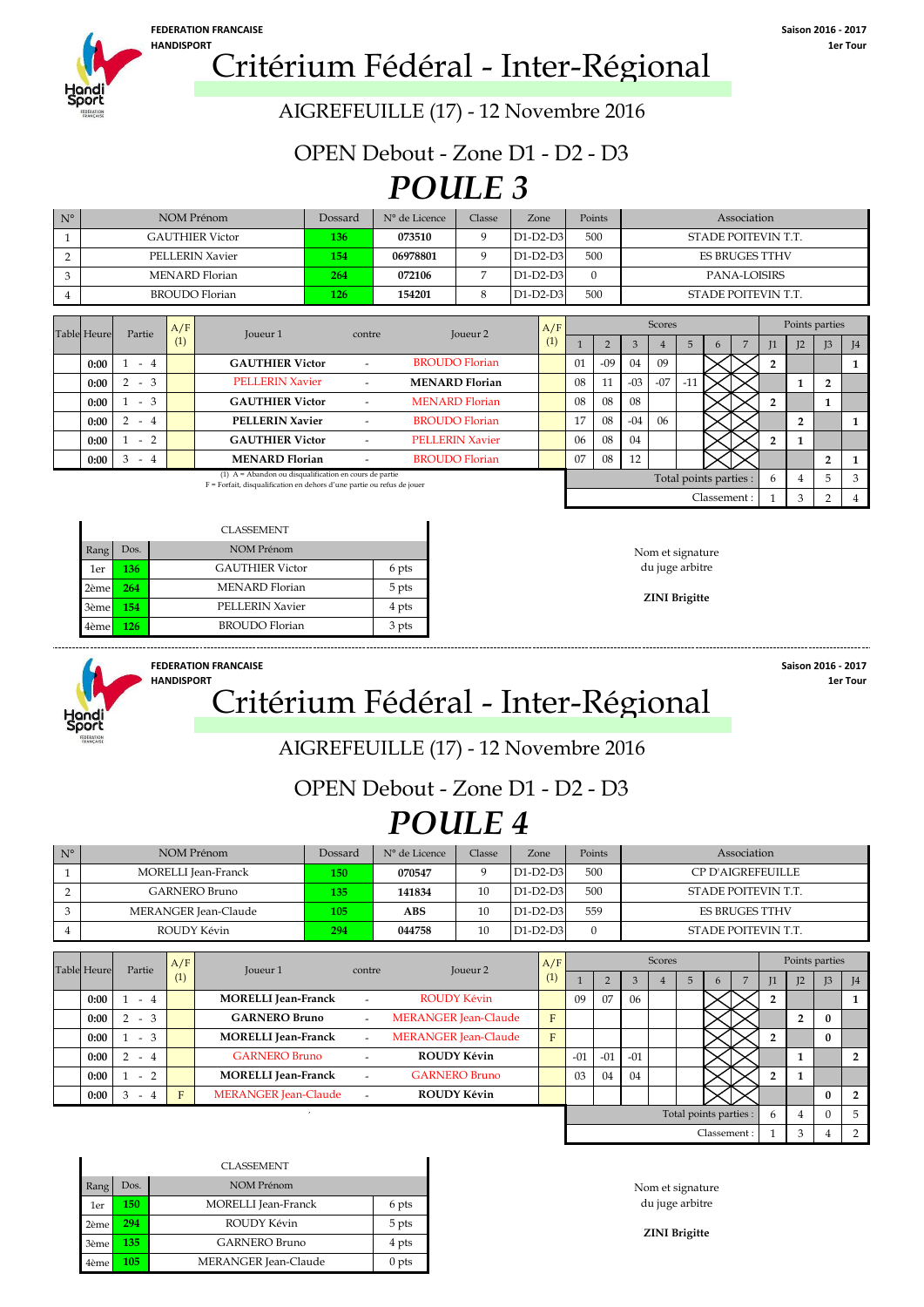

# OPEN Debout - Zone D1 - D2 - D3

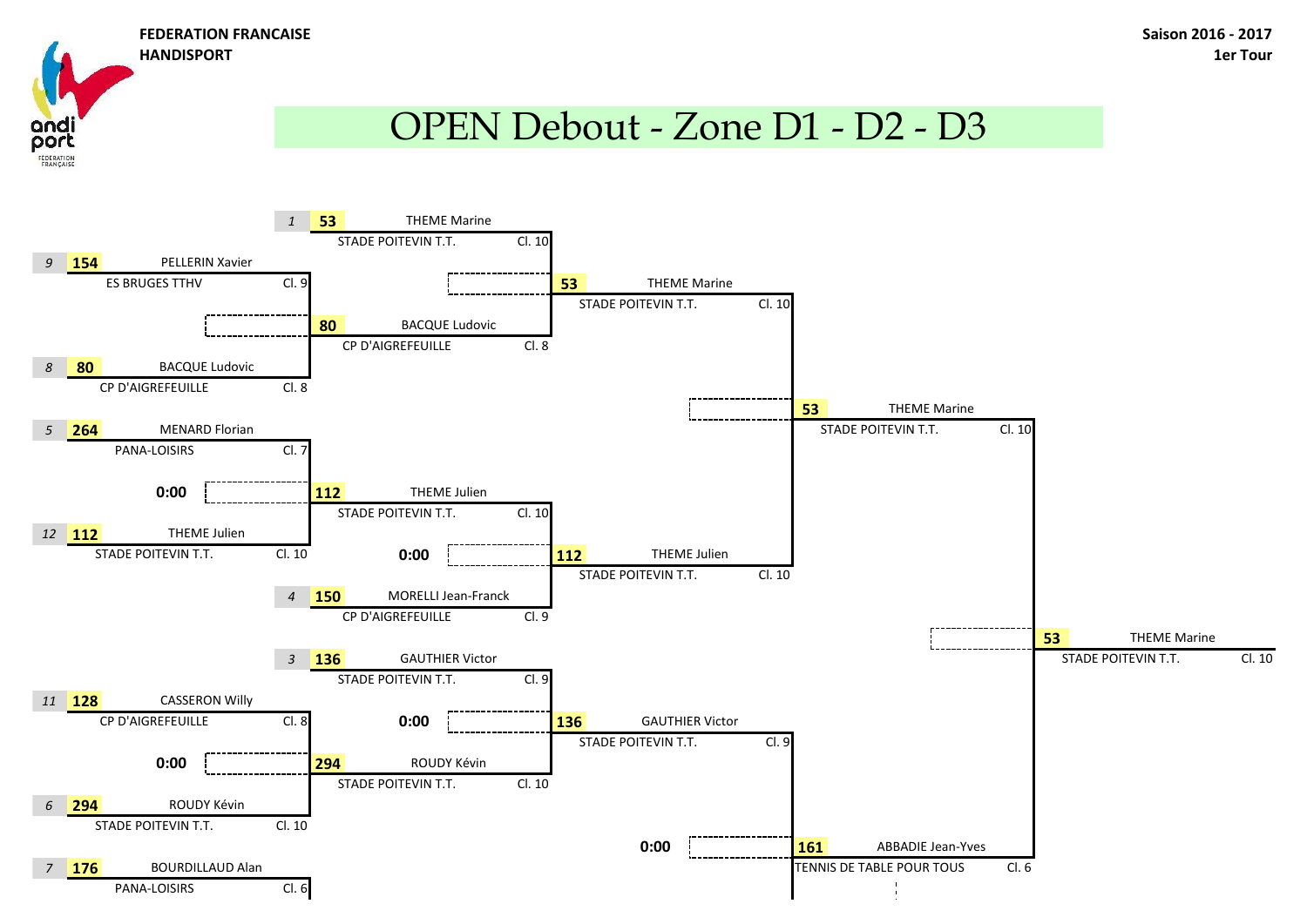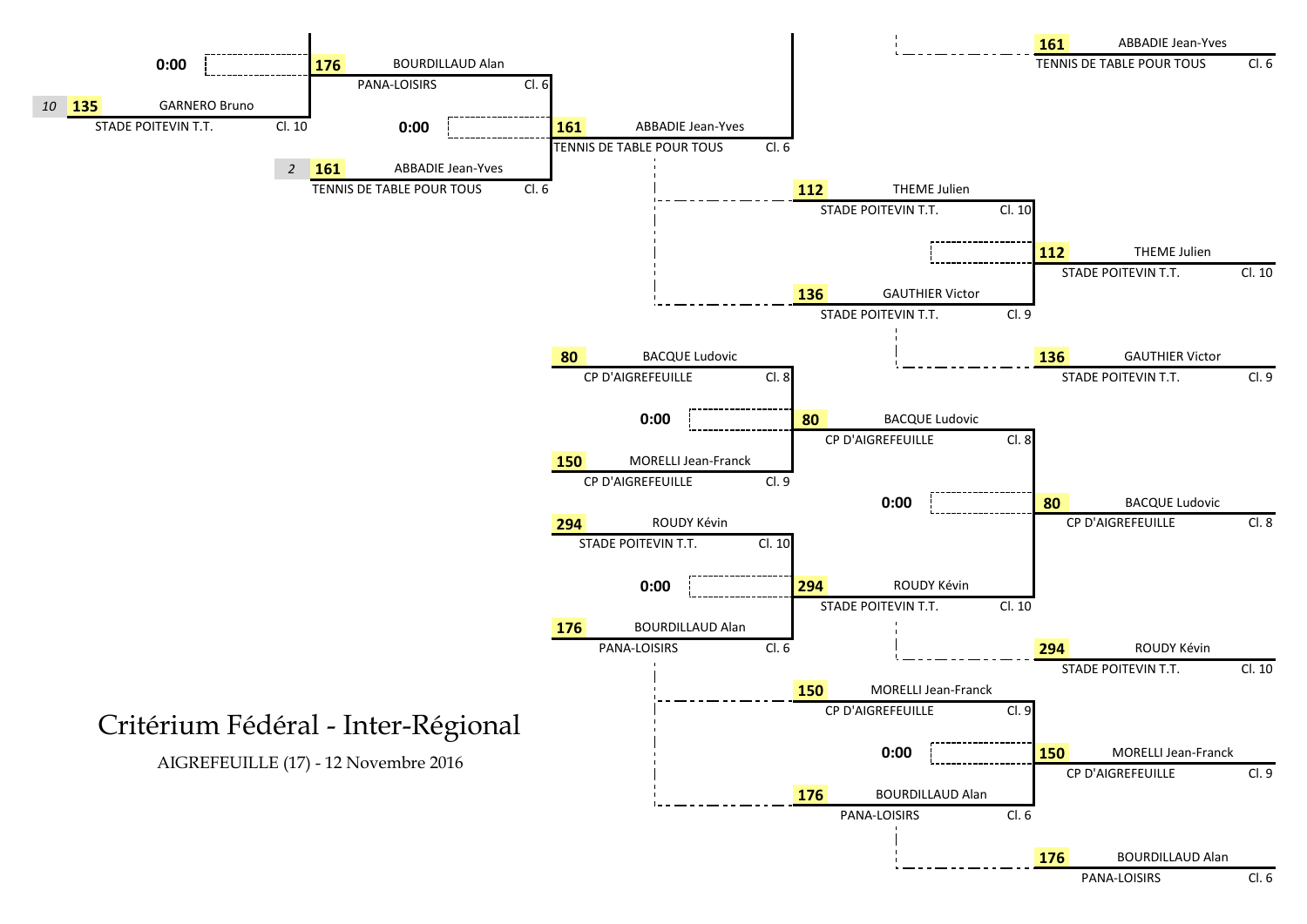

# OPEN Debout - Zone D1 - D2 - D3

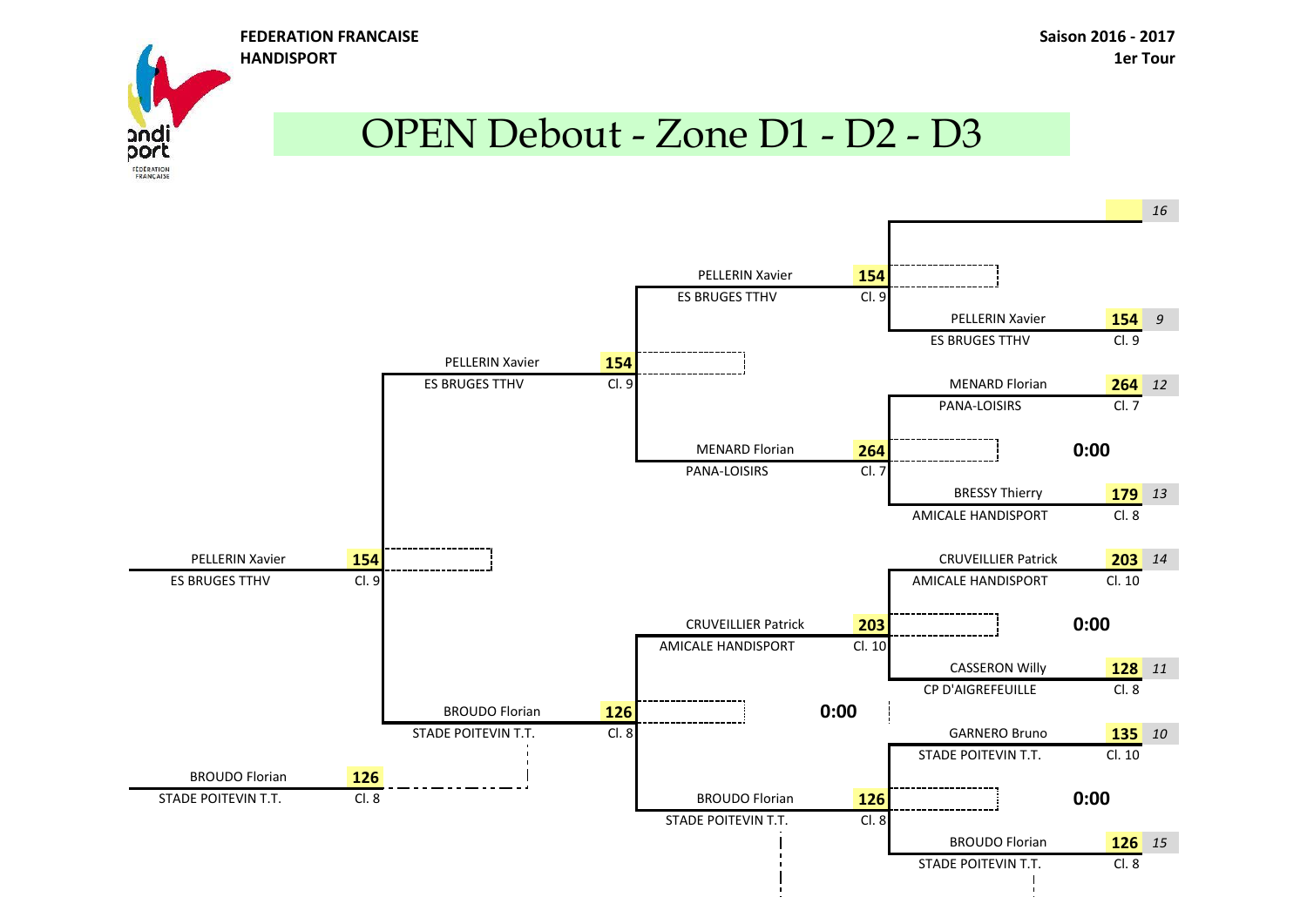

AIGREFEUILLE (17) - 12 Novembre 2016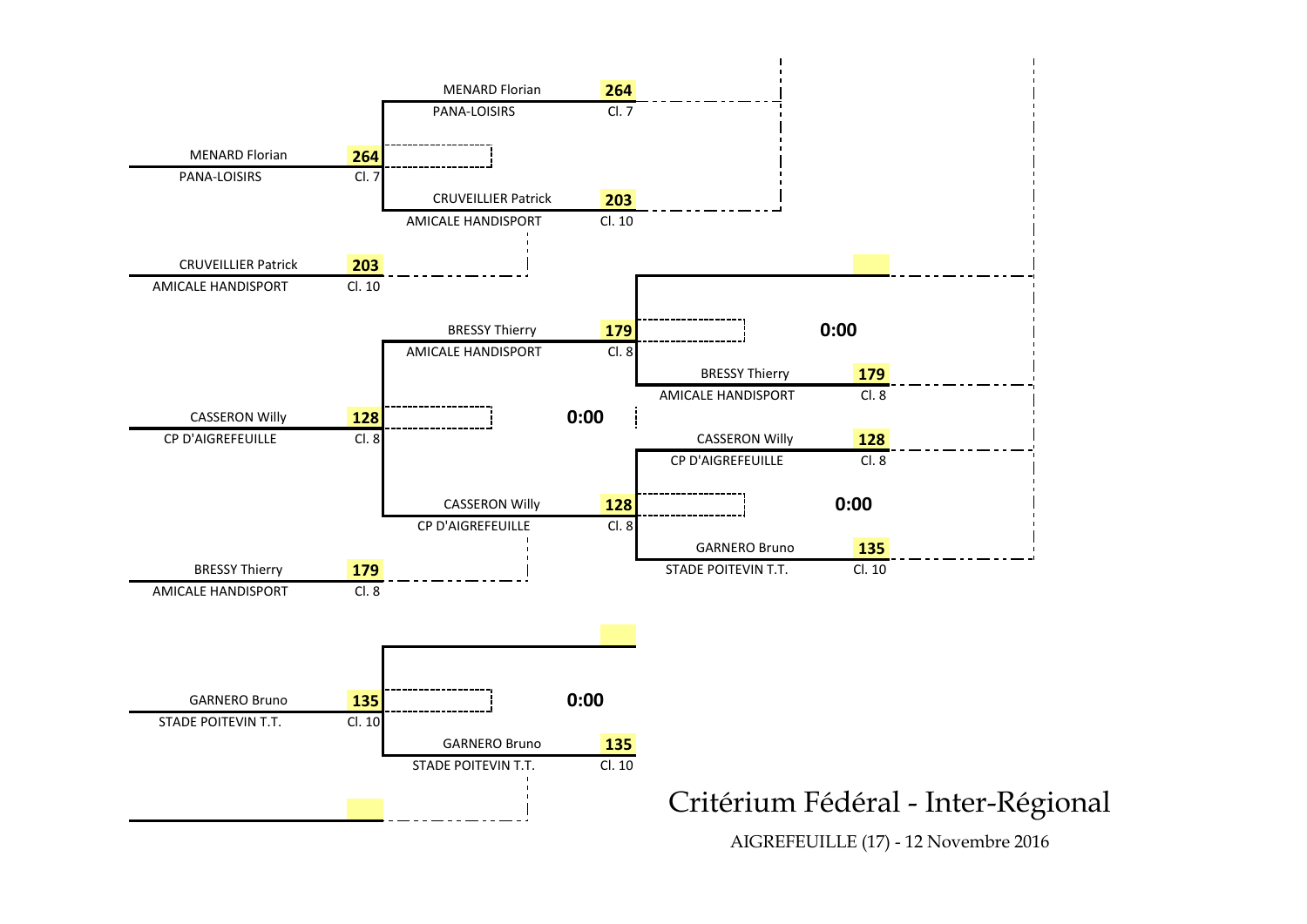

## **Critérium Fédéral - Inter-Régional**

AIGREFEUILLE (17) - 12 Novembre 2016

Organisateur : C.P. D'AIGREFEUILLE

Adresse :

Mr BAUD Danièle

 $\mathbf{r}$ 

E-Mail: cpaa@wanadoo.fr

# **OPEN Debout - Zone D1 - D2 - D3**

#### *RESULTATS*

|                | Dos. | Noms - Prénoms             | Clubs                     | Classe | Zone       |
|----------------|------|----------------------------|---------------------------|--------|------------|
|                |      |                            |                           |        |            |
| 1              | 53   | <b>THEME Marine</b>        | STADE POITEVIN T.T.       | 10     | $D1-D2-D3$ |
| $\overline{2}$ | 161  | <b>ABBADIE</b> Jean-Yves   | TENNIS DE TABLE POUR TOUS | 6      | $D1-D2-D3$ |
| 3              | 112  | <b>THEME</b> Julien        | STADE POITEVIN T.T.       | 10     | $D1-D2-D3$ |
| 4              | 136  | <b>GAUTHIER Victor</b>     | STADE POITEVIN T.T.       | 9      | $D1-D2-D3$ |
| 5              | 80   | <b>BACQUE Ludovic</b>      | CP D'AIGREFEUILLE         | 8      | $D1-D2-D3$ |
| 6              | 294  | ROUDY Kévin                | STADE POITEVIN T.T.       | 10     | $D1-D2-D3$ |
| 7              | 150  | MORELLI Jean-Franck        | CP D'AIGREFEUILLE         | 9      | $D1-D2-D3$ |
| 8              | 176  | <b>BOURDILLAUD Alan</b>    | PANA-LOISIRS              | 6      | $D1-D2-D3$ |
| 9              | 154  | PELLERIN Xavier            | <b>ES BRUGES TTHV</b>     | 9      | $D1-D2-D3$ |
| 10             | 126  | <b>BROUDO</b> Florian      | STADE POITEVIN T.T.       | 8      | $D1-D2-D3$ |
| 11             | 264  | MENARD Florian             | PANA-LOISIRS              | 7      | $D1-D2-D3$ |
| 12             | 203  | <b>CRUVEILLIER Patrick</b> | <b>AMICALE HANDISPORT</b> | 10     | $D1-D2-D3$ |
| 13             | 128  | <b>CASSERON Willy</b>      | CP D'AIGREFEUILLE         | 8      | $D1-D2-D3$ |
| 14             | 179  | <b>BRESSY Thierry</b>      | <b>AMICALE HANDISPORT</b> | 8      | $D1-D2-D3$ |
| 15             | 135  | <b>GARNERO Bruno</b>       | STADE POITEVIN T.T.       | 10     | $D1-D2-D3$ |
| 16             |      |                            |                           |        |            |

#### *Forfaits excusés*

|  | <b>105</b> MERANGER Jean-Claude | <b>ES BRUGES TTHV</b> | $D1-D2-D3$ |
|--|---------------------------------|-----------------------|------------|
|  |                                 |                       |            |
|  |                                 |                       |            |
|  |                                 |                       |            |

#### *Forfaits non excusés*

Le Juge-Arbitre :

**ZINI Brigitte**